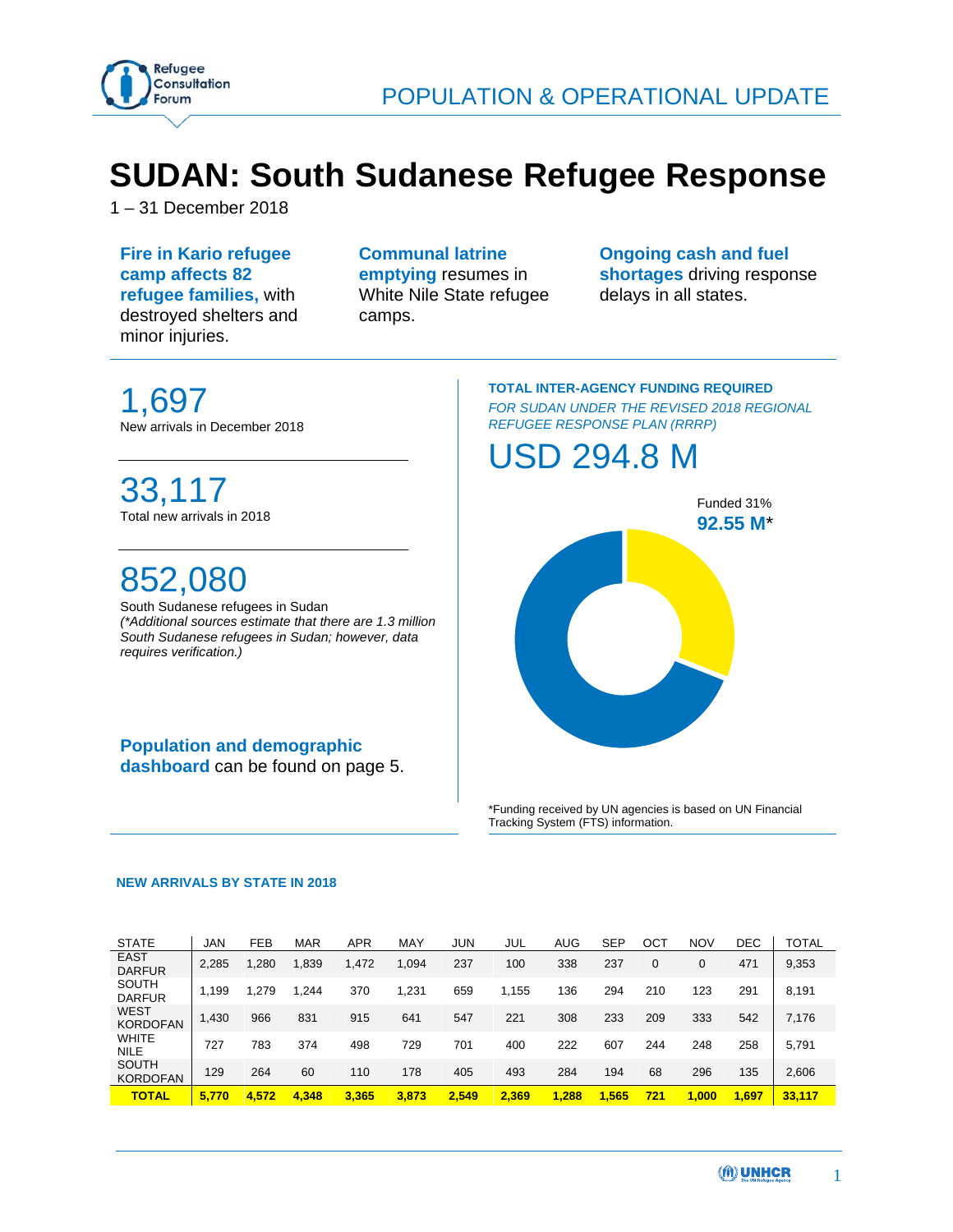

## Population Update

 **SMALL INCREASE IN NEW ARRIVALS OBSERVED IN DECEMBER** – Nearly 1,700 South Sudanese refugees arrived in Sudan in December, bringing the year-end total of new arrivals in 2018 to 33,117. This year marks the lowest rate of new arrivals since the start of the conflict in South Sudan in December 2013. Inter-agency partners estimate a maximum of 50,000 new arrivals in 2019.

### Operational Update

- **FIRE IN KARIO CAMP AFFECTS 82 FAMILIES** A fire broke out in Kario camp, East Darfur, on 13 December, damaging 82 refugee families' shelters, including 70 shelters that were completely destroyed, and resulting in a considerable loss of personal belongings for the affected families. The fire started in a restaurant in the camp market area and quickly spread to other shops and adjacent residential plots. UNHCR, COR and SRCS completed an assessment of the damage and provided shelter kits and NFIs to affected families. Minor injuries affecting 3 people were treated at the camp clinic managed by MSF-Switzerland.
- **TWO OF FOUR REFUGEE CHILDREN WHO WERE REPORTED MISSING IN JULY FROM EL RADOM SETTLEMENT, SOUTH DARFUR STATE RETURN IN DECEMBER** – The children (aged 14 and 17 years) were reportedly misled by a local refugee man and promised jobs working on nearby farms, but were trafficked to Nyala North to work as camel herders. The two children were able to escape and made their way back to El Radom. Local police arrested the accused, and ongoing investigation into the incident and search for remaining missing children are underway. Child protection remains a challenge in El Radom settlement, and unaccompanied and separated children (UASC) are particularly vulnerable to exploitation. Global Aid Hand (GAH) is leading protection outreach and working to establish community-based child networks to address these gaps; however, additional funding support and protection-oriented education and livelihoods initiatives are also needed.
- **LATRINE EMPTYING RESUMES IN AL REDIS I AND II AND AL KASHAFA CAMPS IN WHITE NILE STATE** – The Catholic Agency for Overseas Development (CAFOD) resumed the work in December. Emptying activities (i.e., desludging) was previously suspended by the State Ministry of Health in May 2018. The work has already improved latrine usage ratios, with Al Redis I at 123 latrines per person, down from 633 latrines per person; 87 latrines per person in Al Redis II, down from 118; and 85 persons per latrine in Al Kashafa, down from 181. Emptying will continue in Al Redis I and II, Al Kashafa, Jouri, Khor Al Waral and Um Sangour camps to support improvement of communal latrine access closer to UNHCR's emergency standard of less than 50 persons per latrine. Currently, Alagaya and Dabat Boisin are the only camps meeting the standards, at 49 persons per latrine and 42 persons per latrine, respectively.
- **REFUGEE YOUTH SEEK SUPPORT TO HELP CHILDREN AT-RISK IN WHITE NILE STATE CAMPS** – Refugee Youth Committees in Alagaya and Dabat Bosin camps submitted proposals to UNHCR for support on projects they are planning to strengthen youth capacity to identify at-risk children and youth in the camps, and support their service referrals and referral follow-up by the Youth Committees. Refugee youth would like to improve support to survivors of sexual and gender-based violence (SGBV) and roll-out campaigns in the camps about prevention of early pregnancy. The proposals were developed with support from UNHCR's Child Protection teams, and the projects are planned to begin in 2019.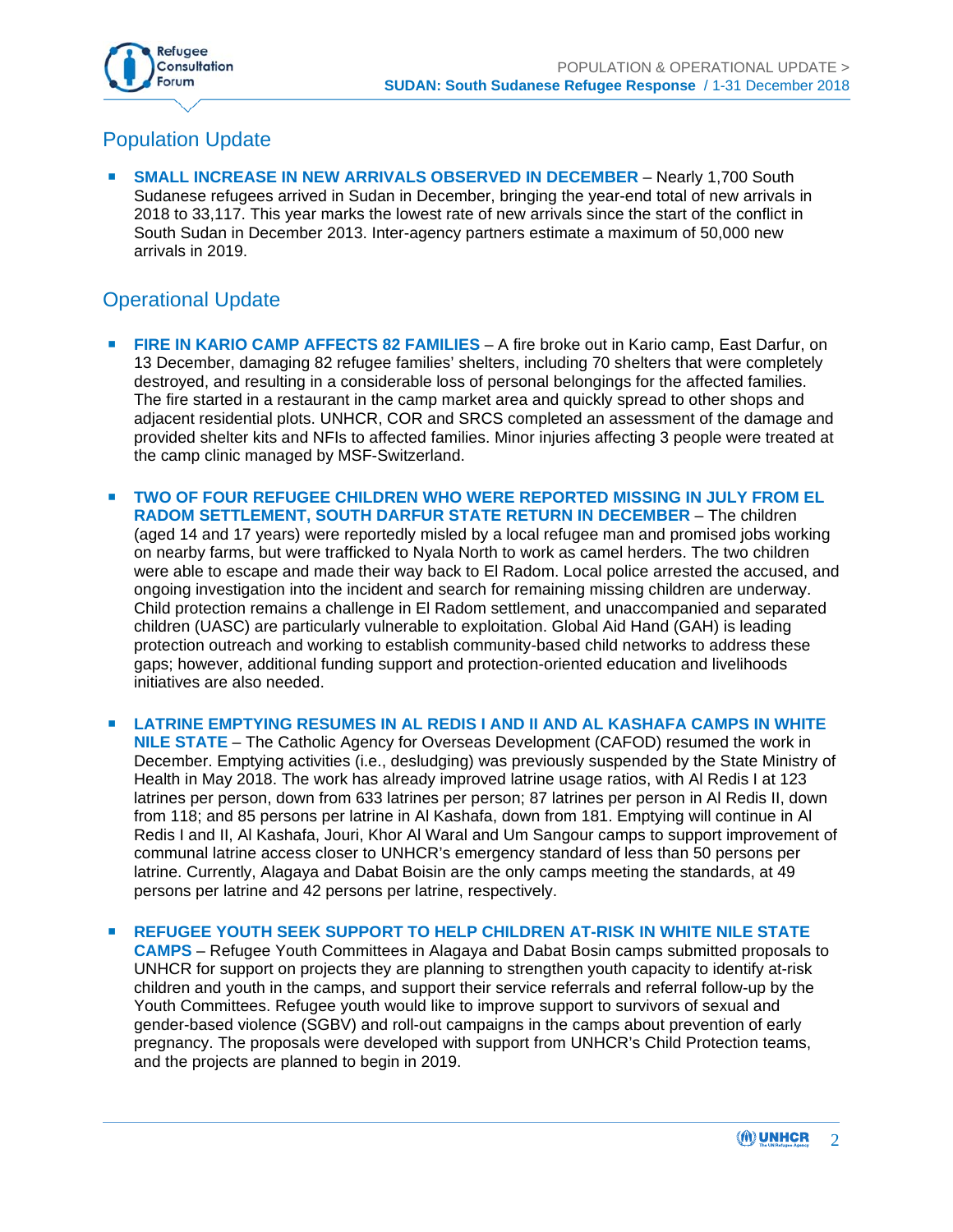

- **REFUGEE COMMUNITY LAUDES NADA AL-AZHAR ORGANIZATION'S POSITIVE IMPACTS FOR PROTECTION IN NORTH DARFUR STATE** – NADA's protection project began as a pilot initiative in April 2018, funded by UNHCR. NADA constructed three multi-purpose community centres to support protection outreach, service support and the establishment of community-based protection networks for South Sudanese refugee women in Al Lait locality and El Fasher. NADA also distributed clothing to 300 refugee women and hygiene kits to 2,500 women in Al Lait, and initiated a multi-purpose cash-based pilot project for 30 refugee women-headed households in El Fasher. The project ended in December. The refugee community was pleased with the support and asked for the project to continue. NADA is working closely with UNHCR and the refugee community to build upon the project gains with a follow-up project in 2019.
- **UNICEF AND UNHCR COMPLETE 2nd ROUND OF FIND-AND-TREAT NUTRITION CAMPAIGN IN WEST KORDOFAN STATE** – The campaign targeted settlements in Kharasana, El Meiram, El Fula, Muglad, Gubaysh and El Nuhud, as part of the accelerated nutrition action plan initiated in October following the outcomes of the 2018 Standardized Expanded Nutrition Survey (SENS). Nearly 3,700 children were screened, with referrals of malnourished and at-risk children made to local nutrition programmes for treatment. The action plan also integrates infant and young child feeding (IYCF) support, with over 2,700 pregnant and lactating women referred for IYCF counselling and supports. These campaigns have also been completed for refugee camps in White Nile State and targeted localities in South Kordofan State, as part of inter-agency efforts to scaleup the nutrition response to address critically high global acute malnutrition (GAM).
- **E CARE INTERNATIONAL SWITZERLAND (CIS) COMPLETES NEW HAFFIR IN EL LERI, SOUTH KORDOFAN** – The new haffir will serve nearly 16,000 refugees living in the El Leri area, as well as host community beneficiaries, and will increase water access to at least 15 litres per person per day, from a low of approximately 5 litres per person per day. It will also recharge groundwater sources for nearby boreholes. To ensure peaceful co-existence between refugees and host communities, 2 guards from the host community to manage security and maintenance work at the haffir. CIS is providing the guards with in-kind incentives. In 2019, CIS is planning to upgrade the haffir by installing a slow-sand filtration system, a hybrid-solar pumping station, 3,500 metre pipeline to deliver water closer to refugee and host community areas, and 6 water distribution points equipped with tapstands. However, funding is urgently needed to support these next steps.
- **STATE MINISTRY OF EDUCATION AGREES TO ESTABLISH A NEW PRIMARY SCHOOL FOR GRADE 1 SOUTH SUDANESE REFUGEE CHILDREN IN SOUTH KORDOFAN STATE** – The school will be located in the Dar Batti Settlement, where more than 5,500 basic-school aged refugee children are living. Approximately 2,335 of these children currently attend an existing refugee school about 3km away, which is very congested and difficult for children to access by foot. Construction of the new school is expected to start in February 2019, and will provide enough classrooms and seating to accommodate 50 Grade 1 refugee students.
- **EMERGENCY SHELTER DISTRIBUTION COMPLETED IN EL LERI AREA, SOUTH**

**KORDOFAN STATE** – The distribution of emergency shelter kits was completed for 4,300 refugee and host community families in the Dar Batti and Um Kawarow refugee settlements. The initiative was funded by the Central Emergency Relief Fund (CERF) and led by UNHCR, the Government's Commission for Refugees (COR) and the Sudanese Red Crescent Society (SRCS). The distribution was accompanied by direct follow-up and support provided to beneficiary families to ensure construction instructions were clear and being followed, including monitoring of correct use of kit materials to discourage sale of materials on local markets.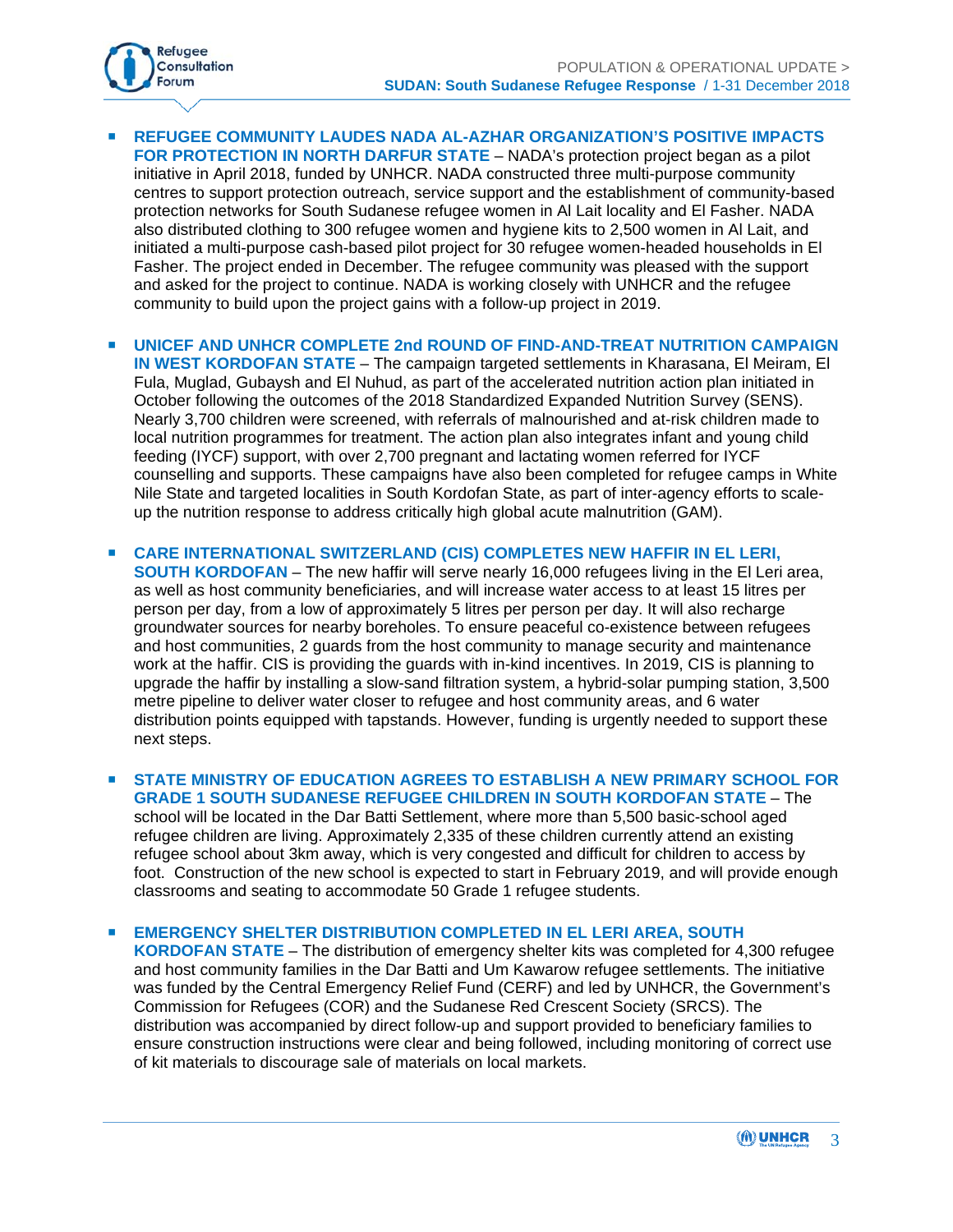

 **ONGOING CASH AND FUEL SHORTAGES CONTINUES TO IMPACT RESPONSE DELAYS** – Cash and fuel shortages reported in November are ongoing and continue to delay assistance projects in all refugee locations, especially for procurement activities and the implementation of cash-based interventions. The situation is compounded by logistical delays due to ongoing fuel shortages.

### **Appealing Partners for the 2018 South Sudan Regional Refugee Response Plan (RRRP)**



#### **For more information contact:**

**Lindsey Amèrica-Simms**, Associate Reporting Officer: americas@unhcr.org

#### **LINKS UNHCR Data Portal for the South Sudan Situation:**  http://data2.unhcr.org/en/situations/southsudan/location/1904